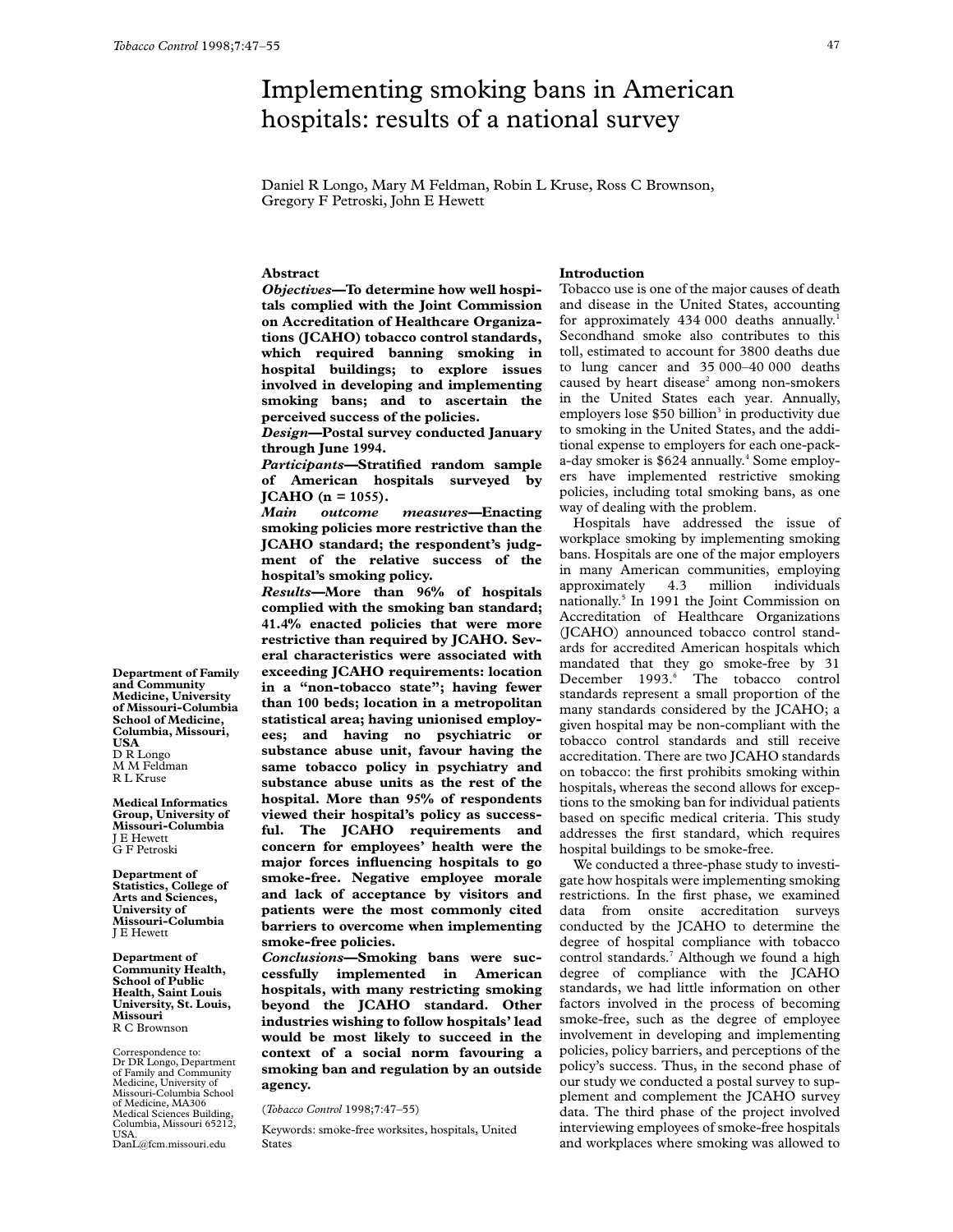The overall goals of the study were to compare hospitals' smoking policies with the JCAHO standards, to explore issues of policy development and implementation, and to ascertain the perceived effectiveness of the hospitals' smoking policies. Several research questions were addressed: (a) What was the influence of the JCAHO tobacco control standards on the decision of hospitals to implement smoke-free policies? (b) How and to what extent were employees involved in developing and implementing tobacco control policies? (c) What were the major influences in the decision to go smoke-free? (d) What were the major barriers to overcome to implement these policies? and (e) What were the major determinants of successful policies?

## **Methods**

To elicit information about each of our specific research questions, we developed a 14-item questionnaire in a "closed-end" format. The questionnaire included items on characterising the hospital's smoking policy, employee involvement in a variety of activities before policy implementation, cessation assistance offered before and after policy implementation, the influence of a variety of factors on the process, and an overall rating of policy success. Respondents were given exhaustive lists from which to choose, and had the opportunity to add written responses at the end of the survey. We piloted the questionnaire with 10 hospital chief executive officers (CEOs) selected through a convenience sample.

The questionnaire was revised and then pretested in 40 randomly selected hospitals where it was found that many hospitals had voluntarily exceeded the JCAHO requirement. For example, some hospitals did not permit patient smoking exceptions even though the JCAHO standards permit them. Others prohibited smoking on hospital grounds as well as in the buildings. Consequently, in the final survey instrument, a scale was used to describe more accurately how hospital policies compared with the JCAHO standard. A copy of the final questionnaire is available from the first author on request.

For the final postal survey, we drew a stratified random sample of all American hospitals surveyed by JCAHO.<sup>6</sup> For the first level of stratification, we divided states into three categories based on acres in tobacco cultivation and level of state tobacco taxation. The six "tobacco states" (Georgia, Kentucky, North Carolina, South Carolina, Tennessee, and Virginia) had greater than 1% of their arable land in tobacco and a state tax of less than 14 cents per pack. Fifteen "prevention states" (California, District of Columbia, Florida, Iowa, Maine, Maryland, Massachusetts, Minnesota, Nevada, New Jersey, New York, Rhode Island, Texas, Washington, and Wisconsin) had less than 1% of their arable acreage in tobacco and a tax of at least 34 cents

per pack. The remaining 30 states were in a third category, "medium prevention states". We then divided hospitals within the three groups into four approximately equal groups based on number of beds, for a total of 12 strata.

Based on estimates of response and compliance, we required a sample of 1330 hospitals for a 2% error at the 95% confidence level (CI). Sample size for each stratum was calculated so that the standard deviation of an estimate was the same across all strata. Hospitals were randomly selected within each stratum to derive the required sample. From 81 to 126 hospitals were selected in each stratum, with 1–121 hospitals in each state.

Questionnaires were mailed to hospital CEOs with a letter of support from the JCAHO president. Individuals most familiar with the hospital's smoking policy were requested to complete the questionnaire. We asked for the position title of the respondent, but did not ask for their smoking status as we were concerned that this would bias their responses; also requested was a copy of their smoking policy with their responses. Military, public health service, and Indian health service hospitals were eliminated from the study because of the substantial differences between these hospitals and most American hospitals on key characteristics such as locus of control. Hospitals were also eliminated if they did not operate or provide services during the study period because of a decision to merge services with another organisational entity (usually another hospital), or to discontinue all operations and services due to actual closure. Notification of such change was made by the American Hospital Association (AHA) membership office and data centre. This reduced the sample to 1283 hospitals.

Surveys were mailed during the last week of January 1994. We used two waves of mailings with reminder postcards to maximise the response rate. We merged survey data with data from the AHA's Annual Survey of Hospitals. <sup>9</sup> The AHA data provide validated information on a wide variety of hospital organisational characteristics, such as institutional affiliations, workforce description, and ownership. The  $\chi^2$  statistic was used to assess whether there were differences in several hospital characteristics and survey responses relative to respondent job title.

Data were analysed using SAS statistical software. The  $\chi^2$  statistic and one-way analyses of variance were used to compare respondents and non-respondents on a variety of categorical and continuous measures, respectively. Frequencies and simple descriptive statistics were computed to characterise smoking policies, implementation procedures, and reported barriers to becoming smoke-free. The  $\chi^2$  statistic was used to test for associations between level of smoking restriction and hospital characteristics such as size, location, and union status (as reported on the survey); the Mantel-Haenszel  $\chi^2$  test was used to compare level of compliance with respect to ordinal variables. The odds ratio (OR) and 95%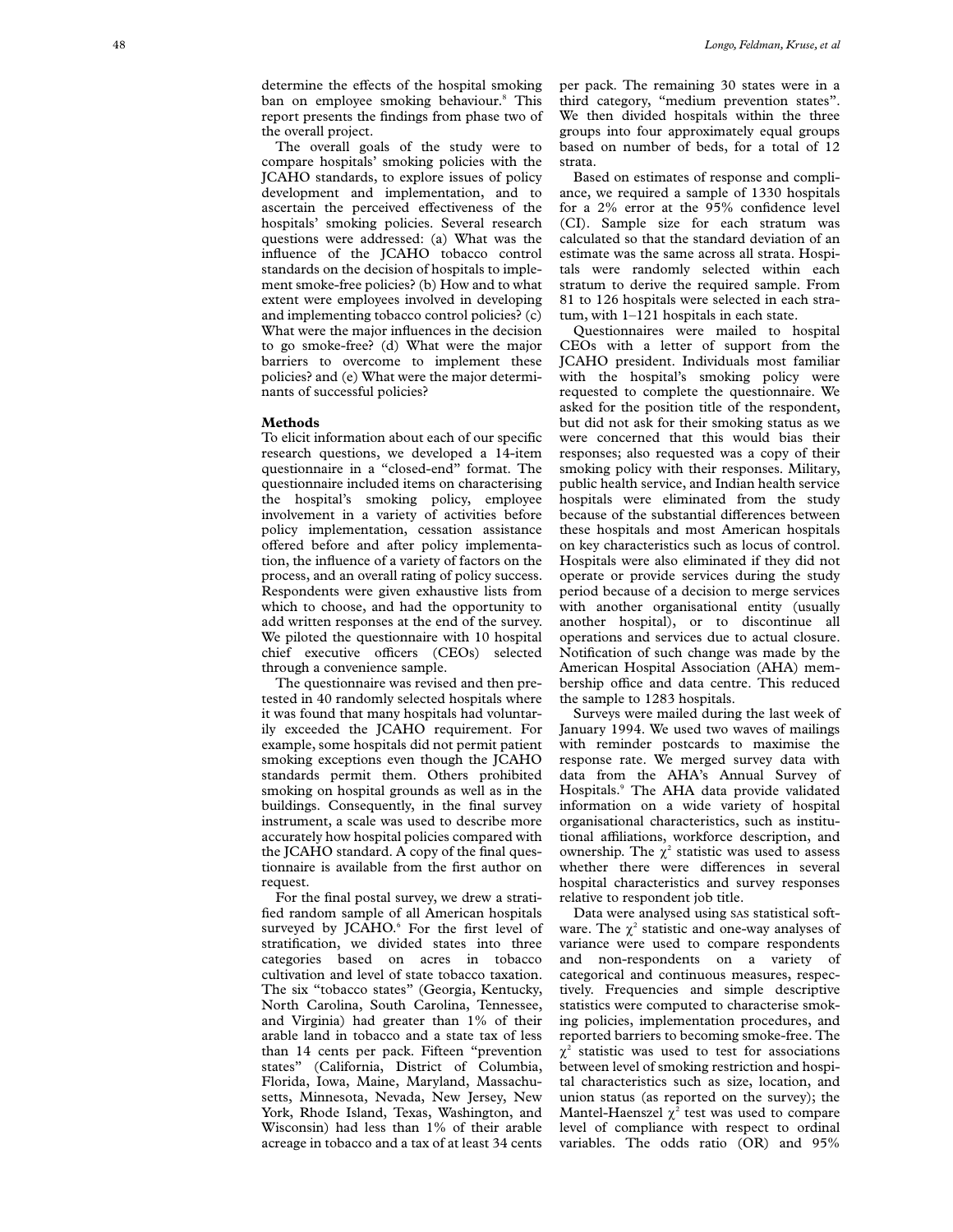*Table 1 Self-reported hospital smoking restrictions compared with the JCAHO smoking ban standard*

|                         | Smoking policy                                                                                               | n    | %    |
|-------------------------|--------------------------------------------------------------------------------------------------------------|------|------|
|                         |                                                                                                              |      |      |
| $\mathbf{1}$            | Hospital and grounds are smoke-free, no exceptions allowed (exceeds JCAHO requirements)                      | 28   | 2.7  |
| 2                       | Hospital and grounds are smoke-free, exceptions allowed for patients (exceeds JCAHO<br>requirements)         | 62   | 5.9  |
| $\overline{\mathbf{3}}$ | Hospital building is smoke-free, no exceptions allowed (exceeds JCAHO requirements)                          | 345  | 32.9 |
| 4                       | Hospital building is smoke-free, exceptions allowed for patients (meets JCAHO requirements)                  | 580  | 55.2 |
| 5                       | Hospital has a plan to go smoke-free, but the plan not implemented (does not meet JCAHO<br>requirements)     | 10   | 1.0  |
| 6                       | Hospital wishes to go smoke-free, but there is no plan or target date (does not meet JCAHO)<br>requirements) | 15   | 1.4  |
| 7                       | Hospital has no plan to go smoke-free (does not meet JCAHO requirements)                                     | 10   | 1.0  |
|                         | Total (excluding five blank responses)                                                                       | 1050 | 100  |

JCAHO = Joint Commission on Accreditation of Healthcare Organizations.

confidence interval were also calculated to determine the likelihood of exceeding JCAHO requirements given certain hospital characteristics. We employed logistic regression to develop a JCAHO smoking standard compliance model.

## **Results**

We received surveys from 1055, or 82.2%, of the recipients. Respondent titles were grouped into several categories: CEO, president, or administrator (24.7%); assistant administrator or vice president (26.9%); administrators and department heads of human resources (12.5%); quality improvement and accreditation personnel (6.7%); other administrators and department heads (12.7%); administrative assistants (4.8%); and all others (9.5%). There were no significant differences among groups of respondents (p>0.05) for several variables, including the respondent's satisfaction with the policy, the respondent's perception of the policy's success, location in a tobacco or non-tobacco state, exceeding the requirements of the JCAHO standard, implementing the hospital smoking ban before the JCAHO announcement, perception that there were one or more moderate-to-severe barriers to implementing the smoking ban, or perceived level of employee involvement in planning the smoking ban implementation. However, respondents were more likely to be CEOs for hospitals with less than 100 beds and hospitals in non-metropolitan areas (p<0.05).

Non-respondents did not differ significantly from hospitals that returned surveys on a wide variety of characteristics, including location in a tobacco state, medium prevention or high prevention state; type of hospital; profit status; bed size; presence of a residency programme; availability of psychiatric services; number of beds dedicated to psychiatric or substance abuse patients; and availability of a variety of services such as worksite health promotion and fitness centres. The only variables found to differ significantly between the two groups (p<0.05) were related to the number of employees. Non-respondents had fewer fulltime employees (mean = 635 compared with 776 for respondents) and smaller medical staffs (mean =  $106$  compared with 133 for respondents). Given the overwhelming number of variables for which the two groups do not differ, we conclude there was no substantial response bias.

Most hospitals were compliant with the ban standard, or exceeded standard requirements (table 1). More than a half (55.2%) met the requirements of the standard (level 4 on table 1), 41.4% exceeded the requirements (levels 1–3 on table 1), and only 3.4% were not in compliance (levels 5–7 on table 1) as of the date of the survey. We designated hospitals that exceeded the requirements as "highly compliant", those who met the requirements of the standard as "just compliant", and those who did not meet the standard as "non-compliant". Hospitals defined as highly compliant prohibited smoking on the hospital grounds as well as within the building, or allowed no exceptions for individual patients, or both.

We asked respondents to rate the success of their hospital's smoking policy. Most, 60.3% of respondents, judged their hospital's policy to be very successful, and 36.6% viewed it as moderately successful. Only 3.3% indicated the policy was either slightly or not at all successful. The respondent's rating of the success of the policy increased with the restrictiveness of the policy (Mantel-Haenszel  $\chi^2$ p<0.001).

#### JCAHO INFLUENCE

As expected, most (96.7%) hospitals surveyed had met the smoking standard by 31 December 1993. Unexpectedly, however, most American hospitals implemented smoke-free policies before the JCAHO announced its tobacco control standard. Of the 1020 hospitals that complied with the smoking ban standard, 53.7% implemented smoke-free policies before the JCAHO announced its tobacco control standard in September 1991.

We predicted that hospitals that went smoke-free before the JCAHO announcement would be more likely to exceed the requirements of the standard. This was not the case. We compared hospitals that enacted their restrictive smoking policies before the JCAHO announcement with those that enacted bans after the announcement by calculating the odds ratio and 95% confidence interval for high compliance. There was no association between high compliance and policy enactment before the JCAHO announcement  $(OR = 1.06, 95\% \text{ CI} = 0.82 \text{ to } 1.39)$ . Involvement of employees in policy-related activities before enactment, presence of a union, hospital size, location in a metropolitan statistical area,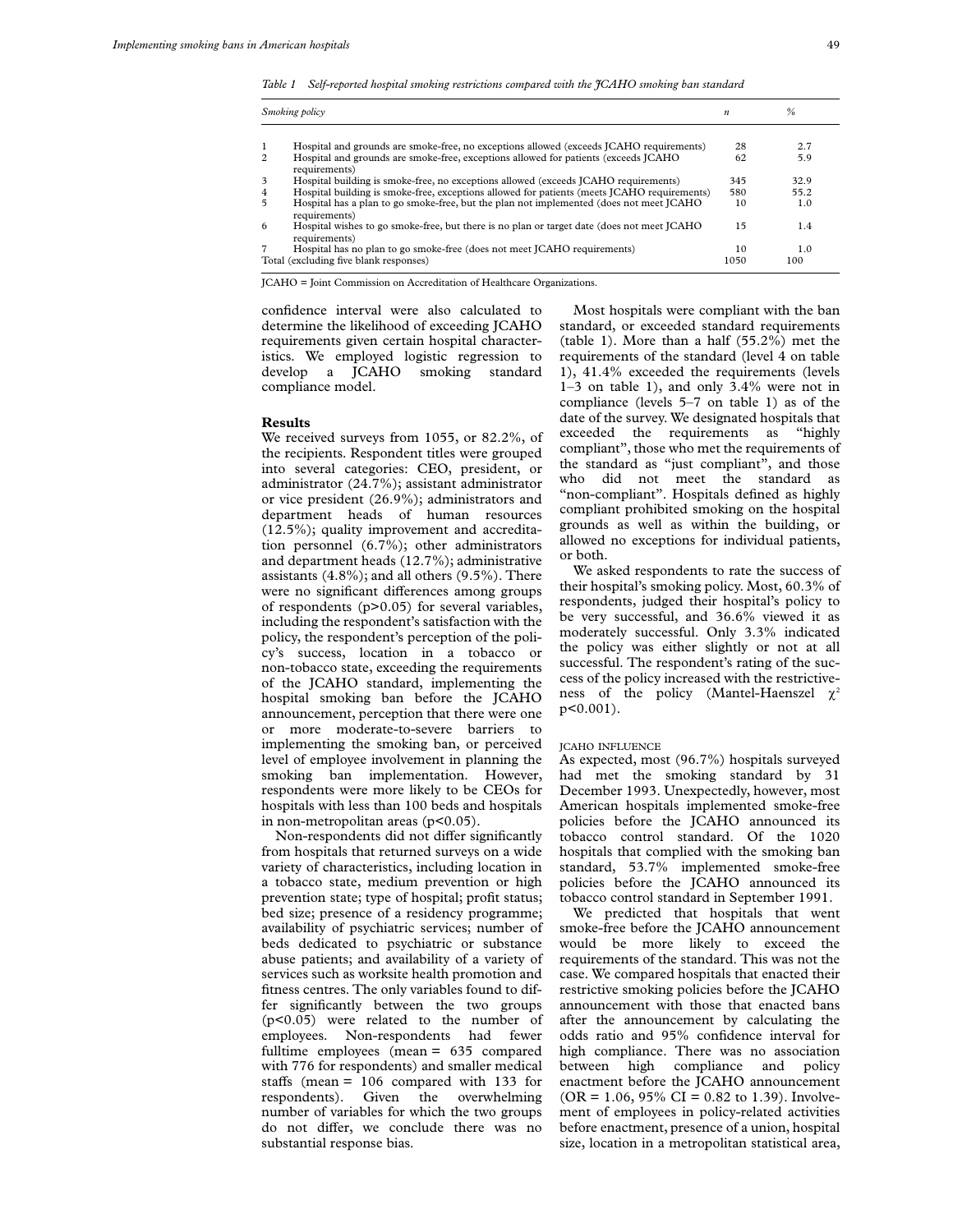*Table 2 Respondents' report of employee involvement in various activities before hospital's enactment of smoke-free policy*

| Activity                              | Activity not<br>offered<br>n(%) | Not involved<br>at all<br>$n(\%)$ | Slightly<br>involved<br>n(%) | Moderately<br>involved<br>n(%) | Very<br>involved<br>$n(\%)$ | Mean<br>$involvement*$<br>$n(\%)$ |
|---------------------------------------|---------------------------------|-----------------------------------|------------------------------|--------------------------------|-----------------------------|-----------------------------------|
| Received smoking cessation materials  | 102(10.2)                       | 46(4.6)                           | 179 (17.9)                   | 347 (34.7)                     | $325(32.5)$ 2.7             |                                   |
| Served on planning committee(s)       | 193 (19.2)                      | 110(10.9)                         | 126(12.5)                    | 217(21.5)                      | 361(35.8)                   | -2.4                              |
| Reviewed policy drafts                | 166 (16.7)                      | 148 (14.9)                        | 152(15.3)                    | 251(25.2)                      | 279 (28.0)                  | 2.3                               |
| Attended smoking cessation programmes | 124(12.5)                       | 69(6.9)                           | 324 (32.6)                   | 323 (32.5)                     | 155(15.6)                   | 2.3                               |
| Participated in "cold turkey" days    | 175(17.6)                       | 97 (9.7)                          | 269(27.0)                    | 283 (28.4)                     | 172(17.3)                   | 2.2                               |
| Received planning committee reports   | 243 (24.5)                      | 147 (14.8)                        | 137(13.8)                    | 208(21.0)                      | 255(25.8)                   | 2.1                               |
| Participated in employee surveys      | 332 (33.9)                      | 150(15.3)                         | 79(8.1)                      | 165(16.9)                      | 253(25.8)                   | 1.8                               |
| Involved as peer counsellors          | 384 (38.9)                      | 221 (22.4)                        | 180(18.3)                    | 140 (14.2)                     | 61(6.2)                     | 1.3                               |
|                                       |                                 |                                   |                              |                                |                             |                                   |

\*Activities are ranked from highest to lowest mean involvement, with "Activity not offered" = 0 and "Very involved" = 4.

and location in a tobacco state were similarly unrelated to whether a hospital enacted its policy before or after the JCAHO announcement. Respondents who perceived the existence of one or more substantial barriers to policy implementation were more likely to come from hospitals that enacted policies after the JCAHO announcement ( $OR = 1.50$ , 95%  $CI = 1.15$  to 1.96).

## EMPLOYEE INVOLVEMENT

We expected hospitals to have included their employees in activities involving the tobacco control policy before implementing the smoking ban. Table 2 summarises means of reported employee involvement. Respondents most frequently reported that employees were moderately to very involved in receiving smoking cessation materials (67.2%). The lowest participation rate was reported for peer counselling, with reported employee involvement of 20%. Notably, more than a half of respondents reported substantial employee involvement on planning committees.

Four of the eight reported activities offered to employees before smoke-free policy enactment—serving on planning committees, receiving planning committee reports, reviewing policy drafts, and participating in employee surveys—were most directly involved with policy development (table 2). Just over 30% of respondents reported less than moderate employee involvement in any of these planning activities, 24.3% reported moderate-to-high involvement in all four planning activities, 19.5% in three, 11.0% in two, and 14.7% in only one. Respondents who reported that hospital employees were involved in one or more planning activities were no more likely to be highly compliant ( $OR = 1.04$ , 95%  $CI = 0.79$ to 1.36), but were perceived as having more successful tobacco control policies  $(OR =$ 2.34, 95% CI = 1.04 to 5.26).

Most respondents reported that their hospitals (91.1%) provided some type of smoking cessation assistance to employees (table 3). There was considerable diversity in how useful the various types of assistance would be to smokers. For example, signs posted in the institution would not be as helpful as individual counselling or nicotine patches. We examined the most substantial cessation assistance activities more closely: individual counselling, cessation classes or groups, nicotine patches, hypnosis, and nicotine gum. Most hospitals (77.8%) provided at least one of these, 1.6% provided all five and 21.4% provided three or four. Hospitals that reported providing one or more substantial cessation activities were not more likely to be highly compliant (OR =  $0.92$ , 95% CI =  $0.68$  to 1.24) or to have respondents rate the smoking policy as more successful ( $OR = 1.18$ ,  $95\%$  $CI = 0.46$  to 3.01). Respondents who reported that employee health was either a moderate or very important influence in the hospital's decision to go smoke-free were more likely to report one or more types of substantial assistance than those who rated employee health as either a slight or insignificant influence (OR = 2.47, 95% CI = 1.64 to 3.74).

#### INFLUENCES IN THE DECISION TO GO SMOKE-FREE

Respondents reported that hospitals were likely to be influenced by a combination of internal and external factors in their decision to go smoke-free (table 4). External influences included such factors as laws or regulations and public image, whereas internal influences included concern for employee health, cost savings, fire safety, and employee pressure. Most respondents (96.7%) reported that a combination of internal and external factors influenced the hospital's decision to go smokefree. The JCAHO standard was a dominant

*Table 3* Hospitals reported to offer each type of assistance for smoking cessation

| Type of assistance                                        | Not offered<br>$n(\%)$ | During policy<br>phase-in<br>$n(\%)$ | After policy<br>phase-in<br>n(%) | During and<br>after phase-in<br>$n(\%)$ |
|-----------------------------------------------------------|------------------------|--------------------------------------|----------------------------------|-----------------------------------------|
| Signs posted in the institution                           | 357 (33.8)             | 120(11.4)                            | 122(11.6)                        | 456 (43.2)                              |
| Books, articles, or pamphlets                             | 497 (47.1)             | 123(11.7)                            | 64(6.1)                          | 371 (35.2)                              |
| Smoking cessation classes/groups free of charge           | 513 (48.6)             | 181 (17.2)                           | 82 (7.8)                         | 279 (26.4)                              |
| Initial provision of smoking areas during policy phase-in | 585 (55.5)             | 237(22.5)                            | 60(5.7)                          | 173 (16.4)                              |
| Individual counselling                                    | 693 (65.7)             | 93(8.8)                              | 59(5.6)                          | 210(19.9)                               |
| Smoking cessation classes/groups at reduced price         | 735 (69.7)             | 52(4.9)                              | 119(11.3)                        | 149(14.1)                               |
| Nicotine patch at reduced price                           | 807 (76.5)             | 24(2.3)                              | 106(10.0)                        | 118(11.2)                               |
| Videos                                                    | 809 (76.7)             | 40(3.8)                              | 37(3.5)                          | 169(16.0)                               |
| Nicotine gum at reduced price                             | 925 (87.7)             | 9(0.9)                               | 40(3.8)                          | 81 (7.7)                                |
| Nicotine patch free of charge                             | 961(91.1)              | 29(2.7)                              | 29(2.7)                          | 36(3.4)                                 |
| <b>Hypnosis</b>                                           | 995 (94.3)             | 13(1.2)                              | 11(1.0)                          | 36(3.4)                                 |
| Nicotine gum free of charge                               | 1018 (96.5)            | 13(1.2)                              | 7(0.7)                           | 17(1.6)                                 |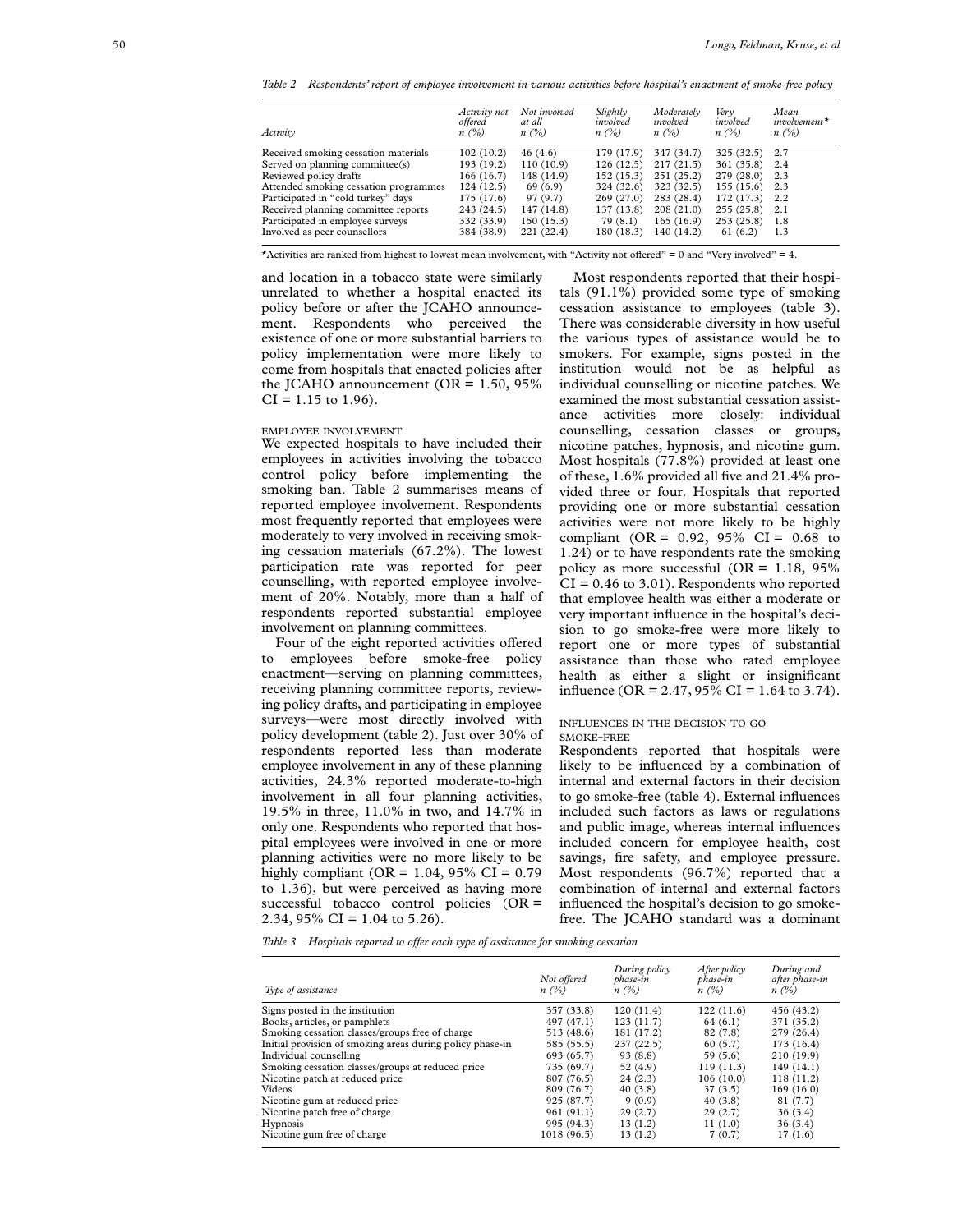*Table 4 Respondents' rating of the influence of various factors on the hospital's decision to go smoke-free*

| Factor                                     | Did not<br>influence at all<br>$n(\%)$ | Slight<br>influence<br>$n(\%)$ | Moderate<br>influence<br>n(%) | Verv<br>important<br>influence<br>$n(\%)$ | Mean<br>$influence*$<br>$n(\%)$ |
|--------------------------------------------|----------------------------------------|--------------------------------|-------------------------------|-------------------------------------------|---------------------------------|
| External influences                        |                                        |                                |                               |                                           |                                 |
| JCAHO requirement                          | 137(13.9)                              | 79 (8.0)                       | 166(16.8)                     | 605(61.3)                                 | 3.4                             |
| Public image                               | 85(8.6)                                | 154(15.5)                      | 325(32.8)                     | 427(43.1)                                 | 3.1                             |
| EPA report on secondhand smoke†            | 276 (28.7)                             | 216(22.5)                      | 287 (29.8)                    | 183 (19.0)                                | 2.4                             |
| State law/regulation                       | 404 (42.4)                             | 141 (14.8)                     | 152(15.9)                     | 256 (26.9)                                | 2.3                             |
| Patient pressure                           | 367(38.5)                              | 325(34.1)                      | 193(20.3)                     | 68(7.1)                                   | 2.0                             |
| Other professional organisation guidelines | 444 (57.6)                             | 119(15.4)                      | 117(15.2)                     | 91 (11.8)                                 | 1.8                             |
| Local or municipal law/regulation          | 585 (62.3)                             | 106(11.3)                      | 132(14.1)                     | 116(12.4)                                 | 1.8                             |
| Internal influences                        |                                        |                                |                               |                                           |                                 |
| Concern for the health of employees        | 27(2.7)                                | 89(9.0)                        | 282 (28.4)                    | 594 (59.9)                                | 3.4                             |
| Fire safety                                | 127(13.0)                              | 245(25.1)                      | 297(30.5)                     | 306 (31.4)                                | 2.8                             |
| Employee pressure                          | 271 (27.9)                             | 335 (34.5)                     | 283 (29.2)                    | 81 (8.4)                                  | 2.2                             |
| Cost savings                               | 391 (41.0)                             | 262(27.5)                      | 201(21.1)                     | 99 (10.4)                                 | 2.0                             |

\*Activities are ranked from highest to lowest mean influence within each category, with "Did not influence at all" = 1 and "Very important influence" = 4.

JCAHO = Joint Commission on Accreditation of Healthcare Organizations.

†US Environmental Protection Agency. *Respiratory health effects of passive smoking: lung cancer and other disorders. Washington, DC:<br>EPA, 1992. (EPA/600/6-90/006F.)* 

force influencing hospitals to go smoke-free, along with "concern for the health of employees". Both factors were scored by approximately 60% of respondents as "very important influences" in the decision to go smoke-free.

Sixty per cent of all compliant hospitals reported that three to six of the above factors had a moderate-to-very important influence in their decision to implement a smoke-free policy, with a median response of four. Having four or more influences cited by respondents was not predictive of either high compliance  $(OR = 1.21, 95\% \text{ CI} = 0.92 \text{ to } 1.61) \text{ or the}$ reported success of the policy ( $OR = 1.64$ , 95\% CI = 0.71 to 3.80).

# BARRIERS TO IMPLEMENTING A SMOKE-FREE POLICY

We hypothesised that the barriers hospitals that had to overcome to implement their smoke-free policies were more likely to be a combination of internal and external factors than either type of factor alone (table 5). Internal barriers included factors such as negative employee morale and lack of physician support, whereas external barriers included union contract restrictions and lack of acceptance by patients, visitors, or the community. Respondents from compliant hospitals were asked to report on difficulties they encountered while implementing their tobacco control policy, whereas respondents from noncompliant hospitals reported on barriers that affected their ability to enact such a policy. Approximately 6% of respondents reported only external barriers to going smoke-free, 16% reported only internal barriers, and approximately 79% of hospitals reported being affected by both external and internal barriers.

Very few barriers were perceived as severe, with lack of patient acceptance being cited most frequently, by 5%. The factors most frequently reported as moderate barriers negative employee morale, lack of patient acceptance, and lack of visitor acceptance were each cited by just over 20% of respondents. Union contract restrictions were rarely reported.

Just under half of the respondents (46.3%) reported having no major (moderate-to-severe) barriers to policy implementation, 22.8% reported one, and 13.9% reported two. Only 3% perceived five or more barriers to going smoke-free. Hospitals with no major barriers were no more likely to be highly compliant than those with one or more barriers  $(OR =$ 1.09, 95% CI = 0.85 to 1.39), but respondents were more likely to view these hospitals' policies as successful (OR =  $7.01$ , 95% CI = 2.46 to 20.0).

# MAJOR DETERMINANTS OF SUCCESS

Our initial intention was to determine what distinguished hospitals whose smoking policies met JCAHO standards from those that did not. So few hospitals were non-compliant that it was impossible to develop reliable predictors of compliance. Rather than modelling compliance, we looked at variables associated with highly compliant *vs* just compliant hospitals.

*Table 5 Respondents' ratings of perceived barriers to implementing smoke-free policies*

| Potential barrier                               | No barrier at<br>all<br>$n(\%)$ | Slight barrier<br>$n(\%)$ | Moderate<br>barrier<br>$n(\%)$ | Severe<br>barrier<br>$n(\%)$ | Mean<br>rating $\star$<br>n(%) |
|-------------------------------------------------|---------------------------------|---------------------------|--------------------------------|------------------------------|--------------------------------|
|                                                 |                                 |                           |                                |                              |                                |
| Internal barriers                               |                                 |                           |                                |                              |                                |
| Negative employee morale                        | 194 (18.6)                      | 590 (56.5)                | 236(22.6)                      | 25(2.4)                      | 2.1                            |
| Reduced employee productivity                   | 471 (45.5)                      | 410 (39.6)                | 145(14.0)                      | 10(1.0)                      | 1.7                            |
| Lack of physician support                       | 736 (71.4)                      | 215(20.9)                 | 69(6.7)                        | 11(1.1)                      | 1.4                            |
| Inadequate availability of cessation programmes | 769 (75.4)                      | 175 (17.2)                | 71 (7.0)                       | 5(0.5)                       | 1.3                            |
| External barriers                               |                                 |                           |                                |                              |                                |
| Lack of patient acceptance                      | 294 (28.3)                      | 464 (44.6)                | 231 (22.2)                     | 51 (4.9)                     | 2.0                            |
| Lack of visitor acceptance                      | 337 (32.5)                      | 449 (43.3)                | 211(20.3)                      | 40(3.9)                      | 2.0                            |
| Lack of community support                       | 755 (73.3)                      | 210(20.4)                 | 55(5.3)                        | 10(1.0)                      | 1.3                            |
| Union contract restrictions                     | 918 (93.7)                      | 38(3.9)                   | 14(1.4)                        | 10(1.0)                      | 1.1                            |

\*Activities are ranked from highest to lowest mean rating within each category, with "No barrier at all" = 1 and "Severe barrier" = 4.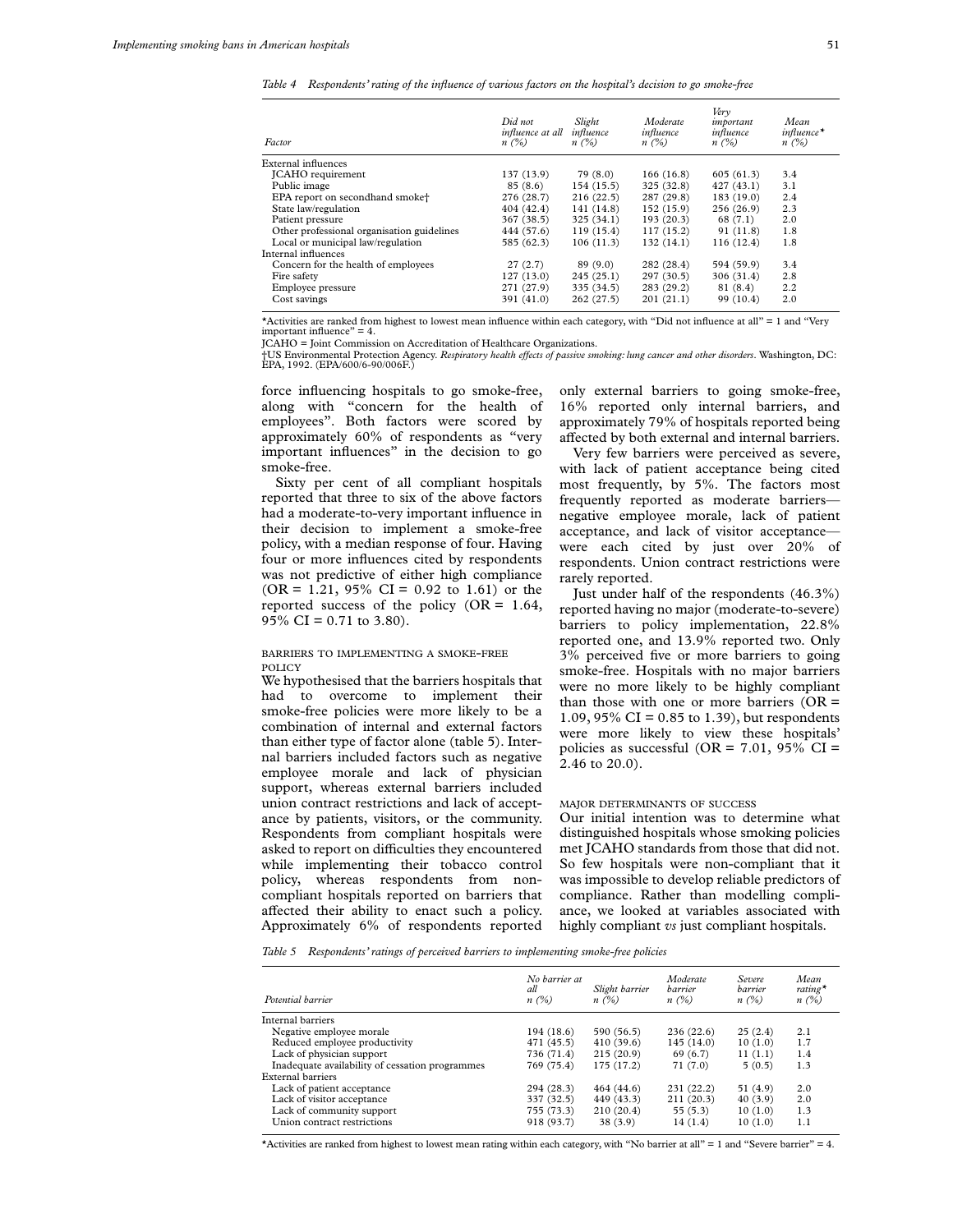| Table 6 Relationship between selected hospital characteristics and the likelihood of restricting smoking beyond the |  |  |  |  |  |  |
|---------------------------------------------------------------------------------------------------------------------|--|--|--|--|--|--|
| requirements of the JCAHO smoking ban standard                                                                      |  |  |  |  |  |  |

| Hospital characteristic                                                  | Total number<br>of hospitals | % Exceeding<br>standard | Odds ratio<br>$(95\% \text{ CI})$ |
|--------------------------------------------------------------------------|------------------------------|-------------------------|-----------------------------------|
| Located in a non-tobacco-growing state                                   | 759                          | 49.0                    | $2.94(2.14 - 4.05)$               |
| Located in metropolitan statistical area                                 | 694                          | 45.5                    | $1.41(1.08-1.85)$                 |
| No moderate-to-severe barriers to policy implementation                  | 485                          | 43.9                    | $1.08(0.85-1.39)$                 |
| Employees moderately to very involved in one or more of first 4 planning |                              |                         |                                   |
| activities                                                               | 705                          | 43.1                    | $1.04(0.79-1.36)$                 |
| Type of ownership                                                        |                              |                         |                                   |
| Not-for-profit                                                           | 593                          | 55.6                    | Referent                          |
| State/local government                                                   | 192                          | 43.2                    | $0.96(0.69-1.33)$                 |
| For profit                                                               | 200                          | 40.0                    | $0.84(0.60-1.16)$                 |
| Federal government                                                       | 29                           | 31.0                    | $0.56(0.25-1.26)$                 |
| Type of hospital                                                         |                              |                         |                                   |
| Children's hospital                                                      | 18                           | 94.4                    | Referent                          |
| General hospital                                                         | 851                          | 40.9                    | $0.04(0.005 - 0.31)$              |
| Psychiatric and chemical/alcohol dependency                              | 93                           | 49.5                    | $0.06(0.007-0.45)$                |
| Other specialty                                                          | 52                           | 46.1                    | $0.05(0.006 - 0.41)$              |
| Less than 100 beds                                                       | 308                          | 52.0                    | $1.74(1.32 - 2.29)$               |
| Psychiatric unit                                                         |                              |                         |                                   |
| No unit in hospital                                                      | 504                          | 46.2                    | Referent                          |
| Unit with same policy as hospital                                        | 242                          | 57.8                    | $1.60(1.17-2.18)$                 |
| Unit with less restrictive policy                                        | 222                          | 21.2                    | $0.31(0.22 - 0.45)$               |
| No dedicated psychiatric beds                                            | 550                          | 46.2                    | $1.40(1.08-1.82)$                 |
| Substance abuse unit                                                     |                              |                         |                                   |
| No unit in hospital                                                      | 634                          | 44.5                    | Referent                          |
| Unit with same policy as hospital                                        | 184                          | 56.5                    | $1.62(1.17-2.26)$                 |
| Unit with less restrictive policy                                        | 141                          | 20.6                    | $0.32(0.21 - 0.50)$               |
| No dedicated alcohol/chemical dependency beds                            | 764                          | 44.1                    | $1.33(0.96-1.85)$                 |
| Cancer programme approved by American College of Surgeons                | 252                          | 42.5                    | $0.98(0.73 - 1.30)$               |
| Affiliation with an LCME-accredited medical school                       | 212                          | 43.4                    | $1.03(0.76 - 1.39)$               |
| Hospital has unionised employees                                         | 240                          | 53.3                    | $1.74(1.30-2.33)$                 |
| Hospital programmes                                                      |                              |                         |                                   |
| Community health promotion                                               | 789                          | 42.4                    | $0.94(0.67-1.32)$                 |
| Chronic obstructive pulmonary disease services                           | 652                          | 43.1                    | $1.05(0.80-1.38)$                 |
| Fitness centre                                                           | 236                          | 43.6                    | $1.05(0.78-1.41)$                 |
| Patient education programme                                              | 861                          | 43.3                    | $1.29(0.83 - 2.00)$               |
| Worksite health promotion                                                | 637                          | 43.1                    | $1.04(0.79-1.36)$                 |
| Medical or dental residency                                              | 219                          | 46.1                    | $1.18(0.88-1.60)$                 |
| Psychiatry services available                                            |                              |                         |                                   |
| Child psychiatric services                                               | 321                          | 42.1                    | $0.96(0.73-1.26)$                 |
| Consulting                                                               | 488                          | 41.6                    | $0.91(0.70-1.18)$                 |
| Education                                                                | 350                          | 41.1                    | $0.90(0.69 - 1.18)$               |
| Emergency                                                                | 520                          | 41.7                    | $0.92(0.71 - 1.18)$               |
| Geriatric                                                                | 377                          | 40.6                    | $0.86(0.66-1.13)$                 |
| Outpatient                                                               | 373                          | 42.6                    | $0.99(0.76 - 1.29)$               |
| Subsidiary unit                                                          | 15                           | 20.0                    | $0.33(0.09-1.18)$                 |
| $3-7$ psychiatry services (vs $0-2$ )                                    | 395                          | 40.2                    | $0.84(0.65-1.09)$                 |

JCAHO = Joint Commission on Accreditation of Healthcare Organizations; LCME = Liaison Committee on Medical Education; CI = confidence interval.

We considered several variables as possible determinants of high compliance, including greater employee participation in policy development, fewer barriers to implementing a smoke-free policy, limited psychiatric or substance abuse services, and hospital characteristics that were found to be predictive of compliance with the JCAHO smoking ban standard (table 6).<sup>7</sup> Several variables were associated with a greater likelihood of high compliance: location in a non-tobacco growing state, location in a metropolitan statistical area (MSA), having fewer than 100 beds, having no dedicated psychiatry beds, being a children's hospital, and employee unionisation. Type of ownership and services available were not related to exceeding the requirements of the JCAHO standard.

Respondents were asked whether their hospitals had psychiatric or substance abuse units and, if so, whether they had less restrictive smoking policies than did the rest of the hospital. Almost a half of the respondents reported having a psychiatric unit, and approximately a third had substance abuse units. Hospitals whose psychiatric units had the same smoking policy as the rest of the hospital were more likely to be highly compliant than hospitals without psychiatric units  $(OR =$ 

1.60). Hospitals with a less restrictive smoking policy in their psychiatric unit were less likely to be highly compliant than hospitals without units  $(OR = 0.31)$ . Smoking policies in substance abuse units were similarly related to high compliance (table 6). Neither the presence of a psychiatric or substance abuse unit, nor the type of smoking policy within that unit was related to the success of the policy according to the respondent.

We used logistic regression to develop a model of high compliance, initially using all variables that were significant predictors in bivariate analyses. The final regression model is shown in table 7. Variables that predicted high compliance include (a) location in a nontobacco state; (b) fewer than 100 beds; (c) unionised employees; (d) location in a metropolitan area; (e) no psychiatry or substance abuse unit present; and (f) presence of a psychiatry or substance abuse unit with the same policy as the rest of the hospital (hospitals with a psychiatry or substance abuse unit with a less restrictive policy scored 0 for items 5 and 6).

Consistent with the bivariate analyses (table 6), the children's hospital variable had a high odds ratio in the logistic model (OR =  $14.5$ ). However, there were only 18 children's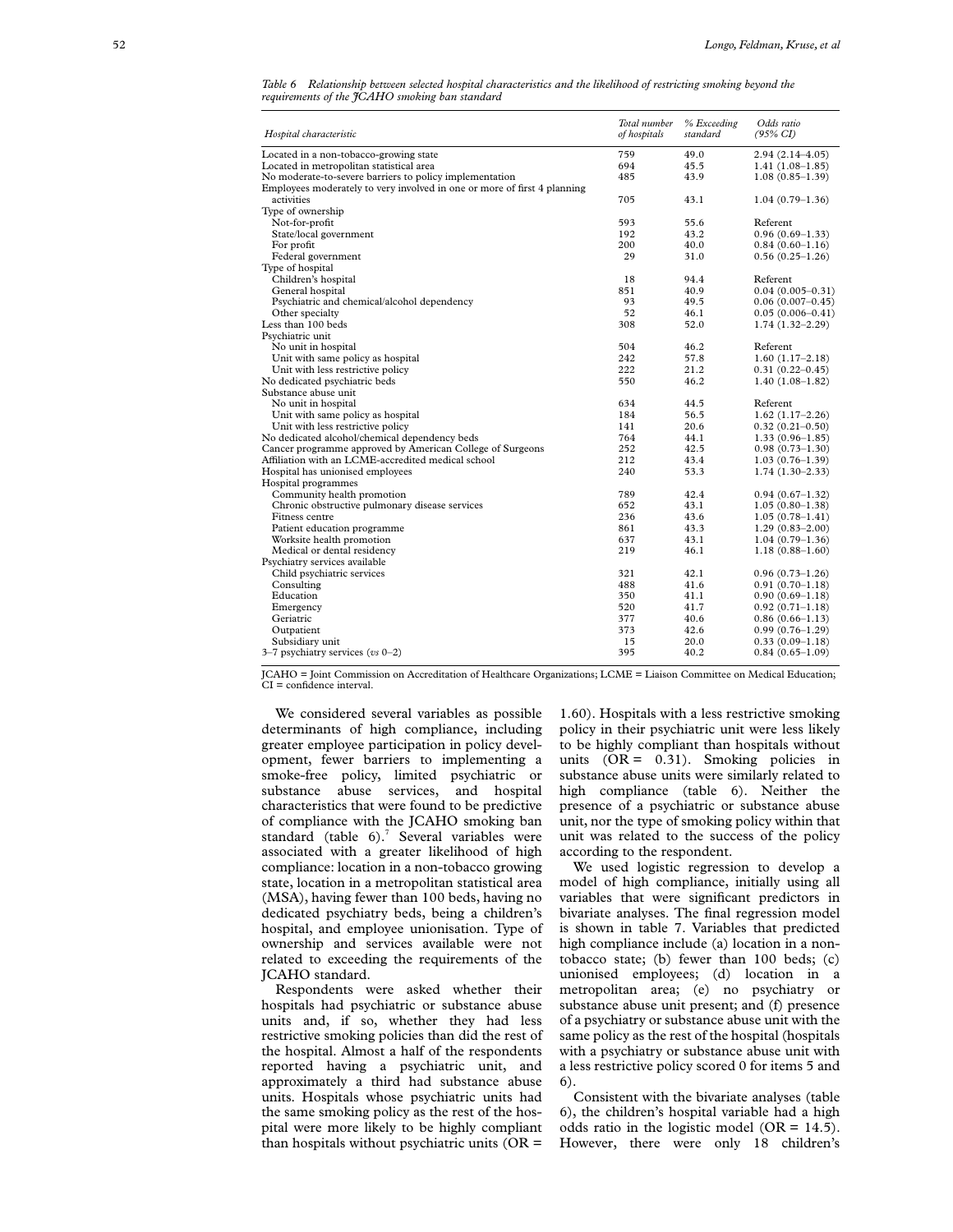*Table 7 Logistic models of major determinants for hospitals to enact more restrictive smoking policies than required by the JCAHO smoking ban standard*

|                                                                 | Initial model with all variables  | Final model |                                   |        |  |
|-----------------------------------------------------------------|-----------------------------------|-------------|-----------------------------------|--------|--|
| Variable                                                        | Odds ratio<br>$(95\% \text{ CI})$ | p           | Odds ratio<br>$(95\% \text{ CI})$ | p      |  |
| Non-tobacco state                                               | $2.75(1.91-3.96)$                 | 0.0001      | $2.70(1.88-3.86)$                 | 0.0001 |  |
| Metropolitan location                                           | $1.48(1.05-2.07)$                 | 0.0237      | $1.56(1.12-2.18)$                 | 0.0090 |  |
| Unionised                                                       | $1.72(1.22 - 2.42)$               | 0.0022      | $1.70(1.20-2.39)$                 | 0.0026 |  |
| Fewer than 100 beds                                             | $1.81(1.29-2.55)$                 | 0.0006      | $1.91(1.37-2.68)$                 | 0.0002 |  |
| No psychiatry or substance abuse unit                           | $2.35(1.33 - 4.15)$               | 0.0032      | $2.89(1.96-4.26)$                 | 0.0001 |  |
| Psychiatry or substance abuse unit with same policy as hospital | $4.41(2.90-6.69)$                 | 0.0001      | $4.76(3.15 - 7.20)$               | 0.0001 |  |
| Children's hospital                                             | $14.5(1.88 - 111)$                | 0.0103      | NA                                | NA     |  |
| No dedicated psychiatric beds                                   | $1.25(0.75-2.08)$                 | 0.3991      | NA.                               | NA     |  |
| c-statistic                                                     | 0.73                              | NA.         | 0.72                              | NA     |  |
| Goodness-of-fit*                                                | 13.3                              | 0.06        | 11.5                              | 0.17   |  |

\*Non-significant value implies acceptable model fit.

JCAHO = Joint Commission on Accreditation of Healthcare Organizations; NA = not applicable.

hospitals in our sample, 17 of which were highly compliant, leading to the wide confidence interval shown in table 7. Leaving the children's hospital variable out of the model had little effect on either the *c*–statistic or the odds ratios of the other variables, and it improved the overall fit of the model. The variable representing dedicated psychiatry beds was not significant when the presence of psychiatry or substance abuse units and the type of policy in these units was incorporated into the model.

# **Discussion**

Most American hospitals complied with the JCAHO smoking ban standard, and many even exceeded the requirements of the standard. This may indicate that workplace smoking restrictions may be successfully implemented. More than 90% of the administrators responding to the survey judged their hospital's policy to be moderately to very successful.

## JCAHO INFLUENCE

More than half of the hospitals surveyed implemented smoke-free policies before the JCAHO announcement of its tobacco control standards. This suggests there was a growing professional consensus toward workplace smoking restriction before the announcement. The JCAHO captured this sentiment with the enactment of a smoke-free requirement. Although a professional consensus developed before the standard, the JCAHO served as a final catalyst for policy implementation. This concept could extend to other industries where smoking bans are regarded as social norms. For example, although the social norm in bars or nightclubs would be resistant to a smoking ban, the norm in many restaurants, pharmacies, movie theatres, for example, would be favourable to smoking bans.<sup>10</sup> Additionally, a regulatory agency capable of implementing such a ban may provide the necessary impetus; requiring organisations to be smoke-free may be integral to realising the final step in the process.

Of the 1015 compliant hospitals, 43% exceeded JCAHO requirements. There was no association between the year of enacting the smoke-free policy relative to the JCAHO requirement and the level of compliance with the standard. This indicates there was no progression in the restrictiveness of policies over time. Rather, it appears that hospitals implemented their "final" policy at one distinct point in time. Sorensen and associates report that total bans may be put in place more successfully than less restrictive policies.<sup>11</sup> However, some authors have noted difficulties with compliance or morale.<sup>12-15</sup> Hospitals that were inclined to be more restrictive in their smoking bans exceeded JCAHO standards from the outset, rather than increasing restrictions over time. They did not, however, implement their policies earlier than other hospitals.

#### EMPLOYEE INVOLVEMENT

Respondents reported that employees were involved in activities pertaining to tobacco control before smoking ban enactment in most hospitals. Only 13% of respondents indicated little or no employee involvement in the activities listed on our survey. However, hospitals with greater employee involvement in planning activities were perceived by administrators as having more successful policies. Logically, greater involvement in the planning process gives employees a greater sense that their concerns are important and contributes to successful policy implementation.

Although most hospitals provided some type of smoking cessation assistance to employees, the amount and types of assistance were not related to either the level of compliance or the level of perceived success. Hospitals that reported that "concern for the health of employees" was a major influence in the decision to implement a smoking ban, were more likely to provide substantial cessation assistance. Thus, hospitals that expressed concerns for employee health were willing to incur more expenses to help employees quit smoking, but the services provided had little if any effect on the overall perceived success of the policy. We note that due to the cross-sectional design, it is difficult to determine causality. Nonetheless, this is somewhat similar to the findings of Pederson, Bull, and Ashley,<sup>16</sup> who found no difference in the prevalence of smoking cessation programmes, incentive programmes, or the provision of educational programmes in comparing workers in worksites with differences in legislative restrictions on smoking.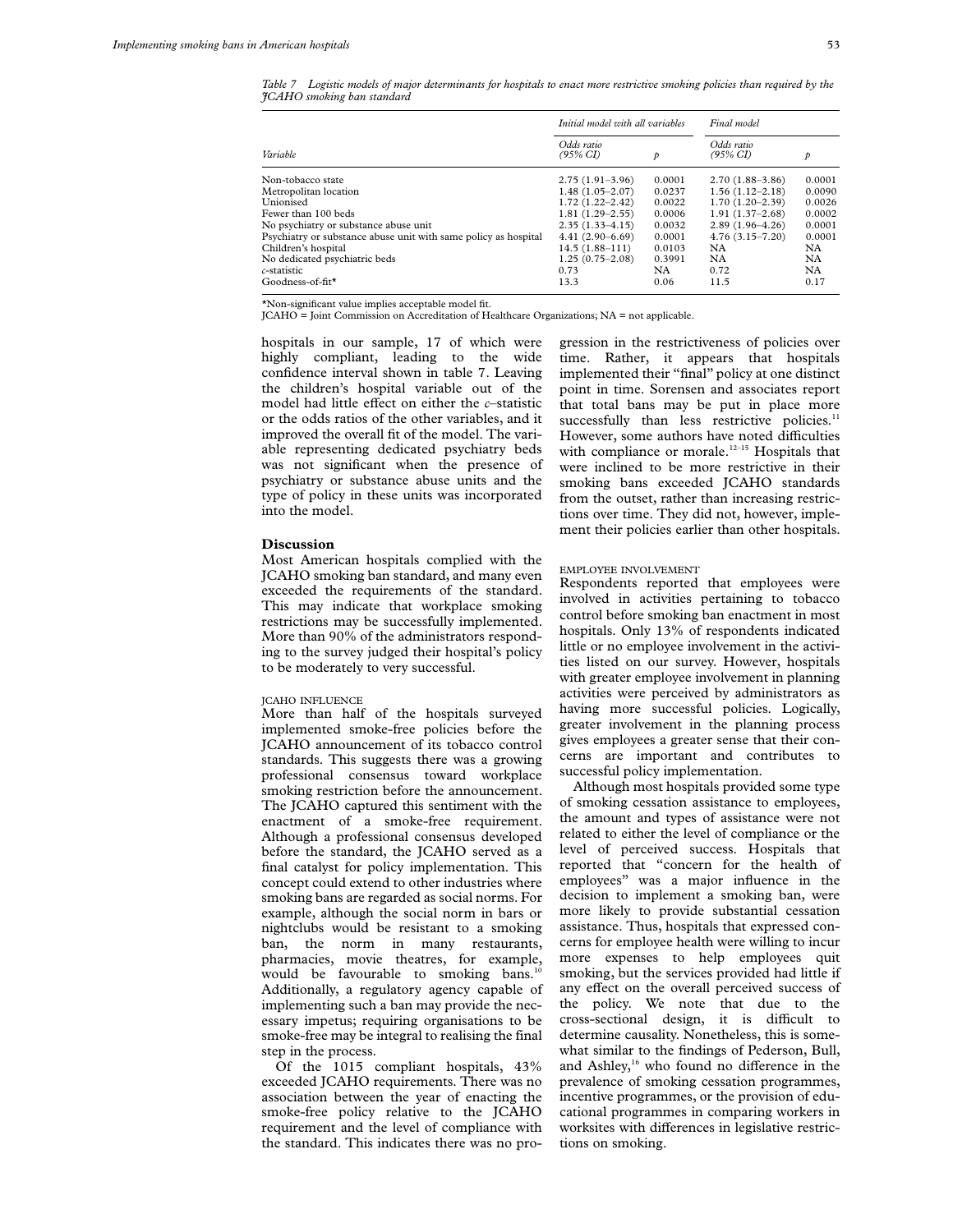INFLUENCES IN THE DECISION TO GO SMOKE -FREE

Hospitals cited a variety of factors that influenced their decisions to go smoke-free. Most reported that a combination of internal and external factors contributed to their decision. Administrators who reported the involvement of four or more moderate-to-very important influences were more likely to view their hospital's policy as successful than those who cited fewer influences. Hospitals that reported a greater number of influences may have had an easier time enacting a smoking ban because there was more of a social norm supporting the policy. Hospitals that reported fewer influences may have been reacting more to outside regulation, making the process more difficult and less satisfactory.

As noted above, the JCAHO requirement was one of the major factors influencing many hospitals to go smoke-free. The other major factor was concern for employee health. Such sentiment is to be expected in a hospital community, where health maintenance is a principal goal. This factor may also be an issue of public image—a hospital that is concerned about the health of its employees will be viewed more favourably by the community than a hospital that is not. It is notable, however, that hospitals that expressed this concern did provide more substantial cessation assistance to employees. Although public image may have been a concern in many cases, there appears to have been a genuine interest in health issues. This is consistent with increased public concern over smoking, as illustrated by recent proliferation of state and local clean indoor air policies.<sup>10</sup>

Public image and fire safety were next in importance in the decision to go smoke-free. These may be considered to be economic issues; a good public image would presumably help a hospital compete for "customers", whereas fire safety might involve both an enhanced public image and lower costs. Given the product sold by hospitals—health care services—it is important for hospitals to promote healthy practices.

## BARRIERS TO IMPLEMENTING A SMOKE-FREE POLICY

There was no single dominant factor that affected hospitals' ability to go smoke-free. The top internal barrier, negative employee morale, is logically posed by the employees who smoke (we assume that employees who do not smoke would not create negative morale surrounding smoking bans in the workplace). It could be inferred that negative morale was lower when employee involvement in the planning process was greater. This result is logical, as smoking employees are the people adversely affected in the short term by a restrictive smoking policy. The top external barriers were lack of acceptance by patients and visitors.

#### MAJOR DETERMINANTS OF SUCCESS

A variety of factors were associated with exceeding JCAHO requirements. For example, we cannot discount that the political climate in

non-tobacco states is more favourable to smoking restriction than in tobacco states; this could explain the correlation between high compliance and hospital location in a non-tobacco state. This is in contrast to our earlier work on overall compliance with JCAHO standards, where hospitals in non-tobacco states were more likely to be noncompliant than hospitals in tobacco-growing states. <sup>7</sup> We speculate that the social norm in tobacco states might pose problems with smoking bans in other industries as well. Thus, due to their unique social norms, hospitals in tobacco states are likely to comply with the standard, as found in our earlier study, but are not likely to exceed standard requirements.

Hospitals in MSAs were also more likely to be highly compliant. This may be related to the growing number of municipalities that place restrictions on smoking in public places.<sup>10</sup> The social norm appears to be changing toward acceptance of smoking bans in many of our cities. Hospitals with fewer than 100 beds were more likely to exceed JCAHO requirements. We speculate that smaller hospitals with smaller bureaucracies experience fewer administrative barriers to policy implementation. Additionally, it may be possible that smaller organisations are able to come to a consensus about a smoking policy more quickly, and further recognise the possibility of expanding the policy. Large hospitals may simply feel that meeting the standard is all that can be accomplished given the cumbersome nature of large organisations.

Nineteen of the 20 children's hospitals in our sample exceeded the smoking ban requirements. Many of the restrictions that placed hospitals in the high-compliance category involved eliminating exceptions to the policy for patients. This might have simply been easier for children's hospitals, where providing children with policy exceptions, thereby allowing underage persons to smoke, could be seen as promoting illegal activity. In addition, social norms dictate that exposing children to secondhand smoke is less acceptable than similarly exposing adults.<sup>17-20</sup>

We speculate that treating other drug addictions or certain psychiatric conditions may take precedence over reducing cigarette smoking in hospitals with psychiatry or substance abuse units. Our earlier study of compliance with the JCAHO standards found that psychiatric hospitals were less likely to be in compliance than other types of hospitals. <sup>7</sup> In the present study, we found that hospitals with psychiatry or substance abuse units were less likely to be highly compliant than hospitals without such units. Hospitals with these units, where the smoking policy was the same as that applied to the rest of the hospital, were even more likely to exceed JCAHO standards. The presence of patients with psychiatric problems or other addictions may make it difficult for a hospital to promote smoking restrictions that do not allow for any patient exceptions.

Finally, hospitals with unionised employees were more likely to be highly compliant than those with no union presence. This suggests